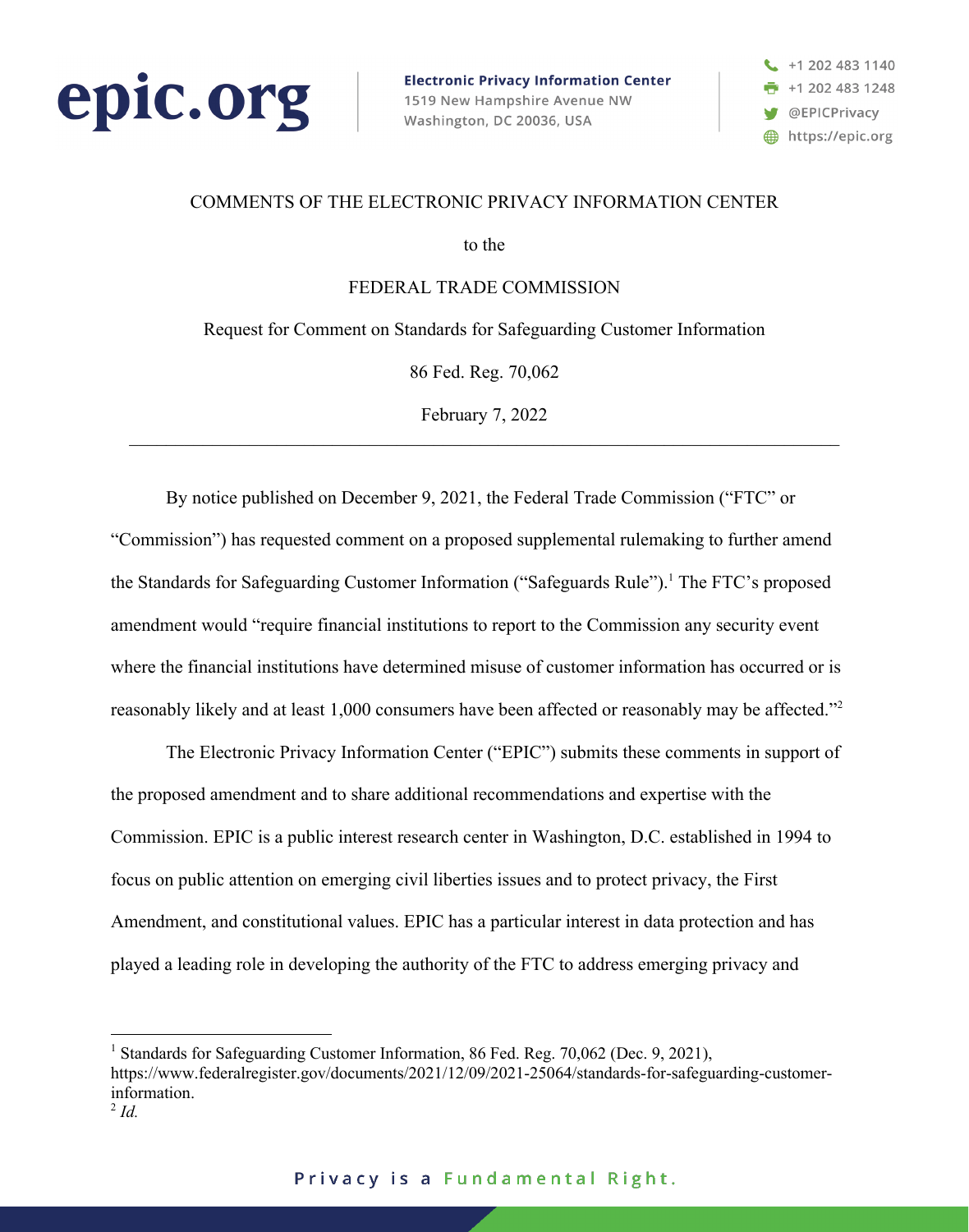cybersecurity issues and to safeguard the privacy rights of consumers. <sup>3</sup> EPIC routinely files comments in response to proposed FTC rules and consent orders as well as complaints concerning business practices that violate privacy rights. <sup>4</sup> EPIC previously filed comments in response to the FTC's proposed (and now final) amended Standards for Safeguarding Customer Information,<sup>5</sup> and EPIC recently called on the Commission to increase enforcement under the Safeguards Rule.<sup>6</sup>

EPIC urges the Commission to adopt the proposed amendment requiring security event reporting to the Commission. This safeguard will further incentivize the use of strong data security measures by financial institutions, bring additional accountability and transparency to the handling of security events, and enhance the data security and privacy of all consumers. In response to the questions posed by the Commission in its supplemental notice of proposed rulemaking, EPIC offers the following additional recommendations: (1) the Commission should require that the four proposed elements be included in all security event notices but should also demand a more comprehensive

<sup>3</sup> *See, e.g.*, Consumer Reports & EPIC, *How the FTC Can Mandate Data Minimization Through a Section 5 Unfairness Rulemaking* (Jan. 26, 2022), https://epic.org/wp-

content/uploads/2022/01/CR\_Epic\_FTCDataMinimization\_012522\_VF\_.pdf; EPIC, *What the FTC Could Be Doing (But Isn't) To Protect Privacy: The FTC's Unused Authorities* (June 2021),

https://epic.org/privacy/consumer/EPIC-FTC-Unused-Authorities-Report-June2021.pdf.

<sup>4</sup> *See, e.g.*, Comments of EPIC, *In re Matter of Support King, LLC (SpyFone.com)* (Oct. 8, 2021), https://archive.epic.org/apa/comments/In-re-SpyFone-Order-EPIC-comment-100821.pdf; Comments of EPIC et al., *In re Zoom Video Communications, Inc.* (Dec. 14, 2020), https://epic.org/apa/comments/EPIC-FTC-Zoom-Dec2020.pdf; Complaint of EPIC, *In re Online Test Proctoring Companies* (Dec. 9, 2020), https://epic.org/privacy/dccppa/online-test-proctoring/EPIC-complaint-in-re-online-test-proctoringcompanies-12-09-20.pdf; Complaint of EPIC, *In re Airbnb* (Feb. 26, 2020), https://epic.org/privacy/ftc/ airbnb/EPIC\_FTC\_Airbnb\_Complaint\_Feb2020.pdf; Petition of EPIC, *In re Petition for Rulemaking Concerning Use of Artificial Intelligence in Commerce* (Feb. 3, 2020), https://epic.org/privacy/ftc/ai/epic-airulemaking-petition/; Complaint of EPIC, *In re HireVue* (Nov. 6, 2019), https://epic.org/privacy/ftc/ hirevue/EPIC\_FTC\_HireVue\_Complaint.pdf; Comments of EPIC, *In re Unrollme, Inc., FTC File No. 172-*3139 (Sept. 19, 2019), https://epic.org/apa/comments/EPIC-FTC-Unrollme-Sept2019.pdf; Comments of EPIC, *In re Aleksandr Kogan and Alexander Nix*, FTC File Nos. 182-3106 & 182-3107 (Sept. 3, 2019), https://epic.org/apa/comments/EPIC-FTC-CambridgeAnalytica-Sept2019.pdf; Complaint of EPIC, *In re Zoom Video Commc'ns, Inc.* (July 11, 2019), https://epic.org/privacy/ftc/zoomEPIC-FTC-Complaint-In-re-Zoom-7-19.pdf.

<sup>5</sup> EPIC, Comments on Standards for Safeguarding Customer Information (Aug. 1, 2019), https://epic.org/apa/comments/EPIC-FTC-Safeguards-Aug2019.pdf. <sup>6</sup> EPIC, *What the FTC Could Be Doing (But Isn't) To Protect Privacy*, *supra* note 2, at 18–19.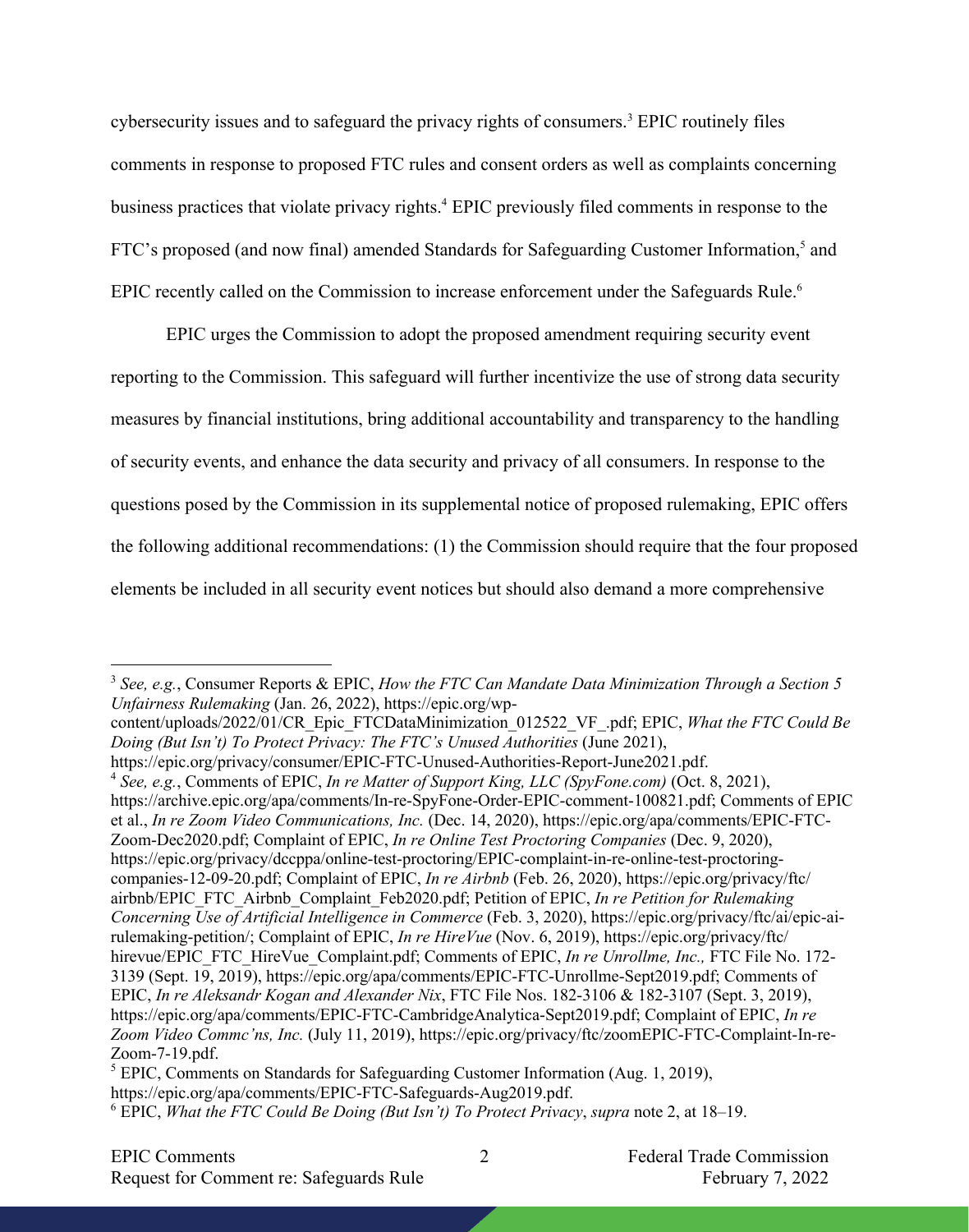account of the security event; (2) the Commission should require notification for any security event implicating the personal information of 1,000 or more customers and should not provide a carve out for encrypted data; (3) the Commission should look to state notification deadlines to inform the timing of security event reports; (4) the Commission should not allow an institution to withhold notice of a security event from the Commission but could delay public dissemination of that notice where there is a compelling law enforcement basis to do so; (5) the Commission should publish notification information by default, only delaying publication where there is a compelling law enforcement basis to do so or where the vulnerability causing the incident remains exploitable; (6) a stand-alone reporting requirement is appropriate because it will pose only a *de minimis* burden on most covered institutions; (7) the Commission should impose a requirement on covered entities to notify the Commission of security events; and (8) the Commission should impose a requirement on covered entities to notify affected consumers of security events implicating their personal information.

## **I. EPIC endorses the Commission's proposed elements for security event notices but urges the Commission to require more detail.**

EPIC supports the proposed list of elements to be contained in any notice to the Commission and suggests more specific language for two elements. Affected financial institutions should be required to report the name and contact information of the reporting financial institution (element 1) and the date or date range of the security event if possible (element 3). EPIC suggests that financial institutions should also be required to provide a *comprehensive* description of the types of information involved in the security event (element 2) and a *comprehensive* description of the security event (element 4). It is critical that financial institutions provide a sufficiently detailed account of each security event to enable the FTC and affected consumers to assess whether and how personal information is at risk.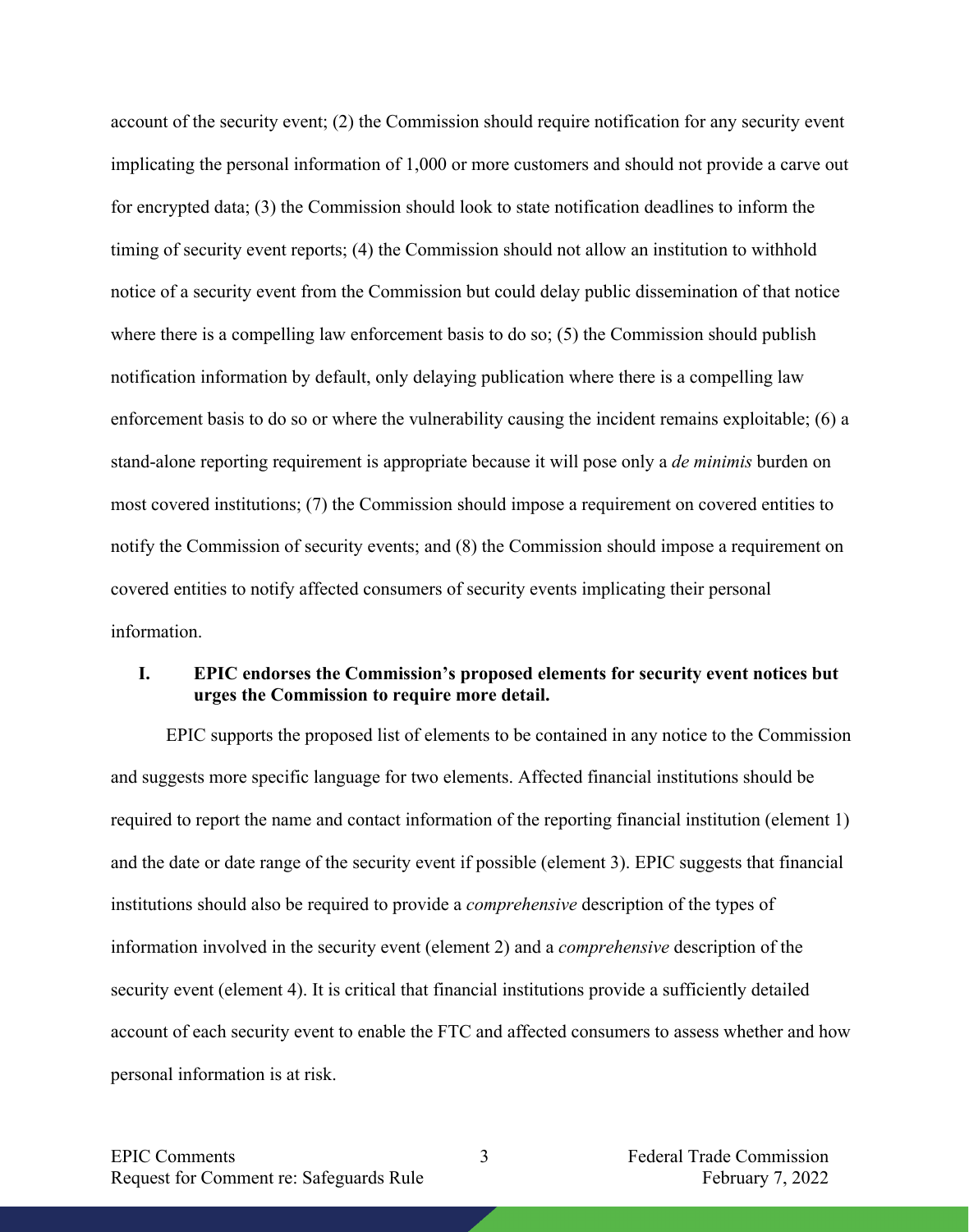**II. The Commission should require notification for any security event implicating the personal information of 1,000 or more customers and should not provide a carve out for encrypted data.**

Any security event implicating the personal information of the threshold number of consumers—1,000 or more—should be reported to the Commission regardless of the financial institution's view on whether such information is likely to be misused. Tying the reporting requirement to a "likelihood" standard risks converting what should be a routine report into a more resource-intensive filing that is understood as an implicit admission of liability by the reporting institution. This, in turn, may lead institutions to play down the likelihood of data misuse resulting from security events in order to evade the reporting requirement.<sup>7</sup> A "likelihood" standard is also highly malleable; every financial institution may use different risk calculations and legal analysis to determine whether such a threshold is met. To promote uniformity and clarity, the Commission should require financial institutions to report each security event that implicates the personal information of a threshold number of consumers set by the FTC.

For the same reasons, EPIC recommends that the Commission not provide a carve out for security events solely involving encrypted data. Although a typical breach of encrypted data may present a lower risk of harm to consumers, encrypted data can nevertheless be compromised if a third party obtains access to the requisite encryption keys or is able to identify and exploit an additional security vulnerability. Rather than leaving it to financial institutions to determine on a case-by-case basis how likely it is that encrypted data will be misused, institutions should be required to treat breaches of encrypted data like any other security event and submit a report to the Commission if personal information from more than 1,000 customers is implicated.

<sup>7</sup> *See* Ctr. for Info. Tech. Pol'y, Comments on Standards for Safeguarding Customer Information 7 (Aug. 2, 2019), https://downloads.regulations.gov/FTC-2019-0019-0054/attachment\_1.pdf ("Basing the reporting threshold on the likelihood of consumer harm could disincentivize receiving timely and comprehensive reports as that could require making a more involved legal judgment.").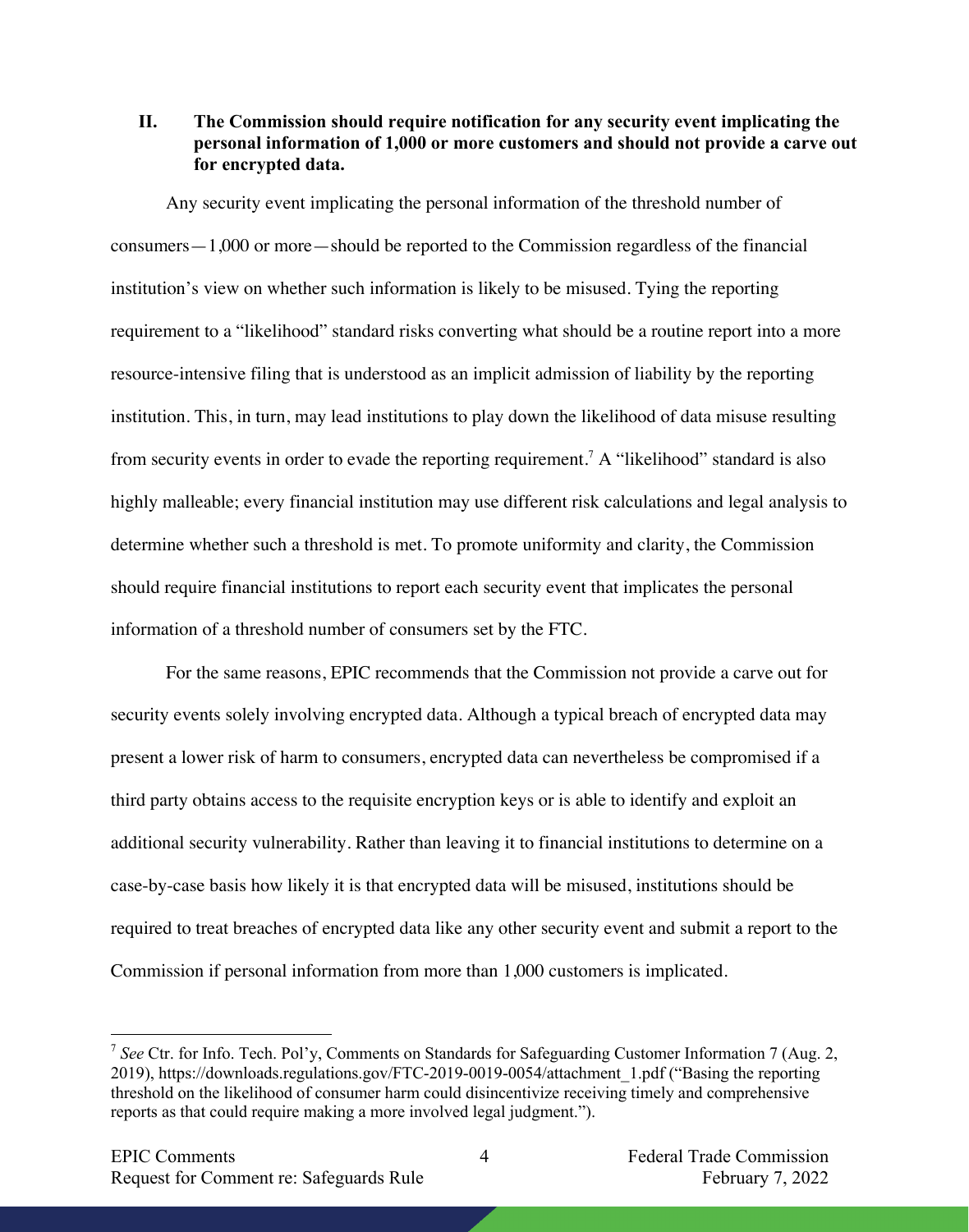## **III. The Commission should look to state notification deadlines to inform the timing of security event reports.**

The Commission seeks input on the timing of security event reporting to the Commission. EPIC does not take a position on a specific deadline but notes that in several states, entities are required to report incidents to the attorney general within just three days.<sup>8</sup> Most states also require that direct notification to affected individuals be sent as expeditiously as possible and without undue delay, even where a state's outer limit is 30, 45, or 60 days. $9$ 

# **IV. The Commission should not allow an institution to withhold notice of a security event from the Commission but could delay public dissemination of that notice where there is a compelling law enforcement basis to do so.**

The Commission seeks comment on preventing or delaying notification to the FTC if notice would affect an ongoing law enforcement investigation. EPIC notes that the Commission has extensive experience collaborating with other enforcement agencies and maintaining the confidentiality of sensitive information. A financial institution or law enforcement agency should be permitted to show cause to the Commission as to why public dissemination of a security event notice should be delayed, but a law enforcement investigation of a security event should not be a basis to withhold notice from the Commission itself.

**V. The Commission should publish notification information by default, only delaying publication where there is a compelling law enforcement basis to do so or where the vulnerability causing the incident remains exploitable. Incident data should still be included in aggregate reporting, even if it has not yet been published.**

The Commission seeks input as to what circumstances would merit preventing or delaying

publication of security event information or granting a financial institution's request for confidential

<sup>8</sup> *See* Nat'l Conf. of State Legis., *2021 Security Breach Legislation* (Jan. 12, 2022),

https://www.ncsl.org/research/telecommunications-and-information-technology/2021-security-breachlegislation.aspx; Spirion, *New U.S. Data Protection Laws Enforceable in 2020* (2020),

https://www.spirion.com/wp-content/uploads/2020/04/SPIRION-Datasheet-US-State-Data-Protection-Laws-2019-WEB.pdf.

<sup>9</sup> *See* Chelsea Saniuk-Heinig, *State Data Breach Notification Chart* (Mar. 2021), https://iapp.org/resources/article/state-data-breach-notification-chart/.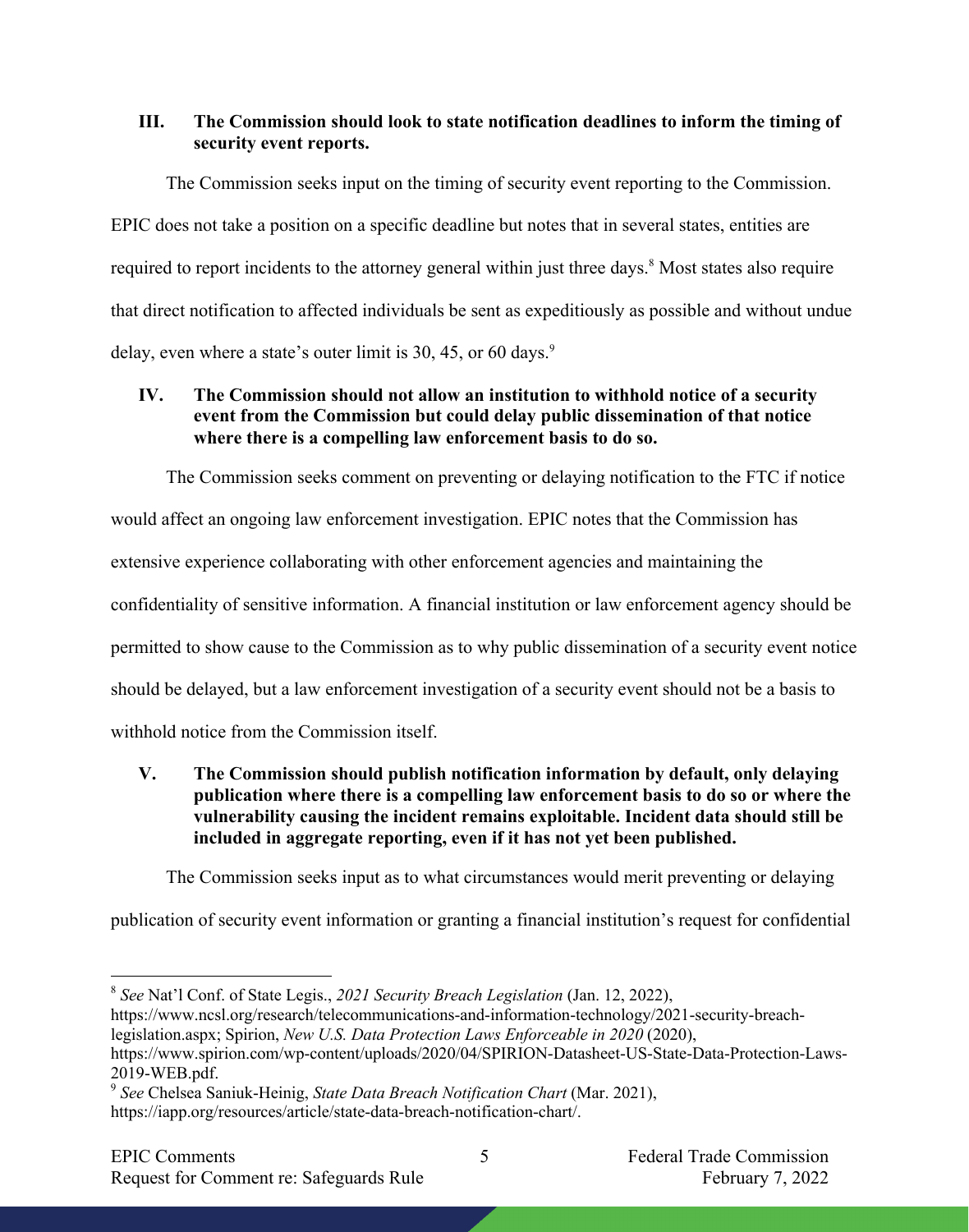treatment of the required information. As the Commission notes, because it is not seeking confidential or proprietary information, there is no reason to implement any mechanism for requests for confidential treatment.<sup>10</sup> Security event information shared with the Commission should be reported to the public by default. However, if the vulnerability leading to the incident has not been fully resolved, the Commission should consider delaying publication until the vulnerability has been addressed. Additionally, as noted above, if a financial institution or law enforcement agency demonstrates that publication could interfere with an active investigation, that may also be a basis for delaying publication. Even where the Commission has determined that a delay in informing consumers about a security event would be justified, the Commission should incorporate the data from these events into any aggregate or statistical reporting the Commission provides to the public regarding security incidents, redacting details where necessary.

#### **VI. A stand-alone reporting requirement is appropriate because it will pose only a** *de minimis* **burden on most covered institutions.**

The Commission should implement a stand-alone reporting requirement regardless of whether a financial institution is required to provide notice of security events under another provision of federal or state law. Tethering the Commission's reporting requirement to other federal or state statutes, rules, and regulations would unduly limit the amended Safeguards Rule and undermine the FTC's mandate to protect consumers. The Commission's ability to understand and inform the public about the nature and frequency of security events would be limited by a patchwork of rules beyond the Commission's control, leading to an incomplete and inconsistent portrait of U.S. cybersecurity incidents involving personal data. The Commission has a unique charge to protect U.S. consumers, and other security event reporting rules may not be drafted with this same purpose in mind. Where, as here, the Commission finds that a reporting requirement would be beneficial to

<sup>10</sup> *See* Standards for Safeguarding Customer Information, *supra* note 1.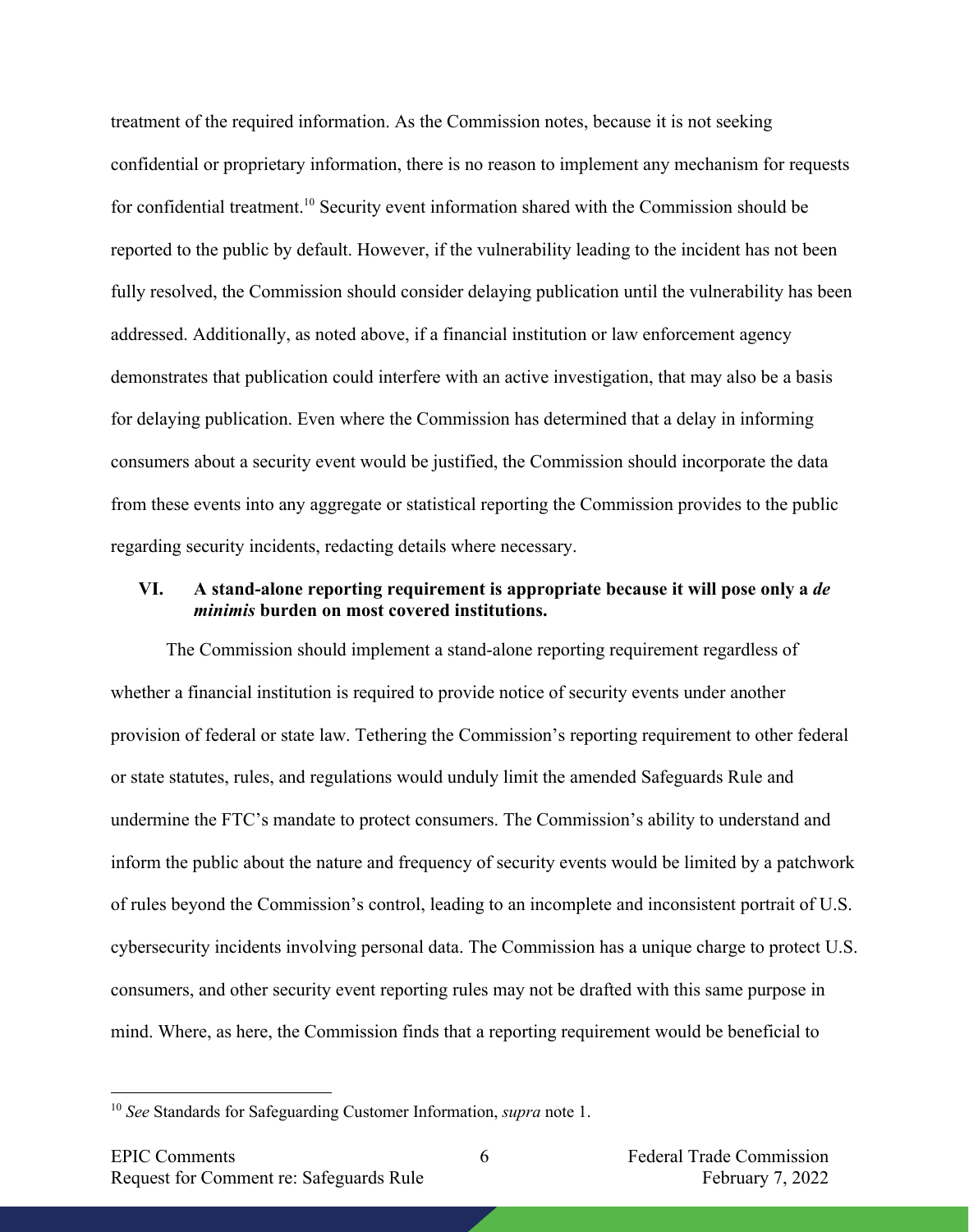consumers, the Commission should not rely on other provisions of law to dictate the scope of that reporting.

Further, the stand-alone reporting requirement would in most cases impose a *de minimis* burden on financial institutions. If a security event is covered under the reporting requirements of another state or federal statute, rule, or regulation, then an institution need only to provide substantially the same notice to the Commission. At most, an institution would need to reformat material or provide additional details about the security event, but this would represent a modest administrative burden. In cases where a financial institution is not required already to report a security event under a similar notification rule, the proposed rule will offer a valuable safeguard for consumers potentially harmed by the security event. Thus, even if the Safeguards Rule would represent the only reporting mandate for a given security event, the Commission should still require the institution to notify the FTC and make the incident known to the public.

### **VII. The Commission should impose a requirement on covered entities to notify the Commission of security events.**

For the reasons set forth above, the Commission should impose a requirement on covered entities to notify the FTC of security events. Doing so will further encourage the use of strong data security measures by financial institutions, bring additional accountability and transparency to the handling of security events, and enhance the data security and privacy of all consumers.

### **VIII. The Commission should impose a requirement on covered entities to notify affected consumers of security events implicating their personal information.**

EPIC urges the Commission to require that covered entities provide timely notice to consumers of any breach or other security event implicating their customer information, subject only to the narrow bases for withholding information discussed *supra* in Parts IV and V. Public notice of security events is an essential feature of an effective data protection and cybersecurity framework. Ensuring that institutions directly notify consumers of security incidents involving their personal